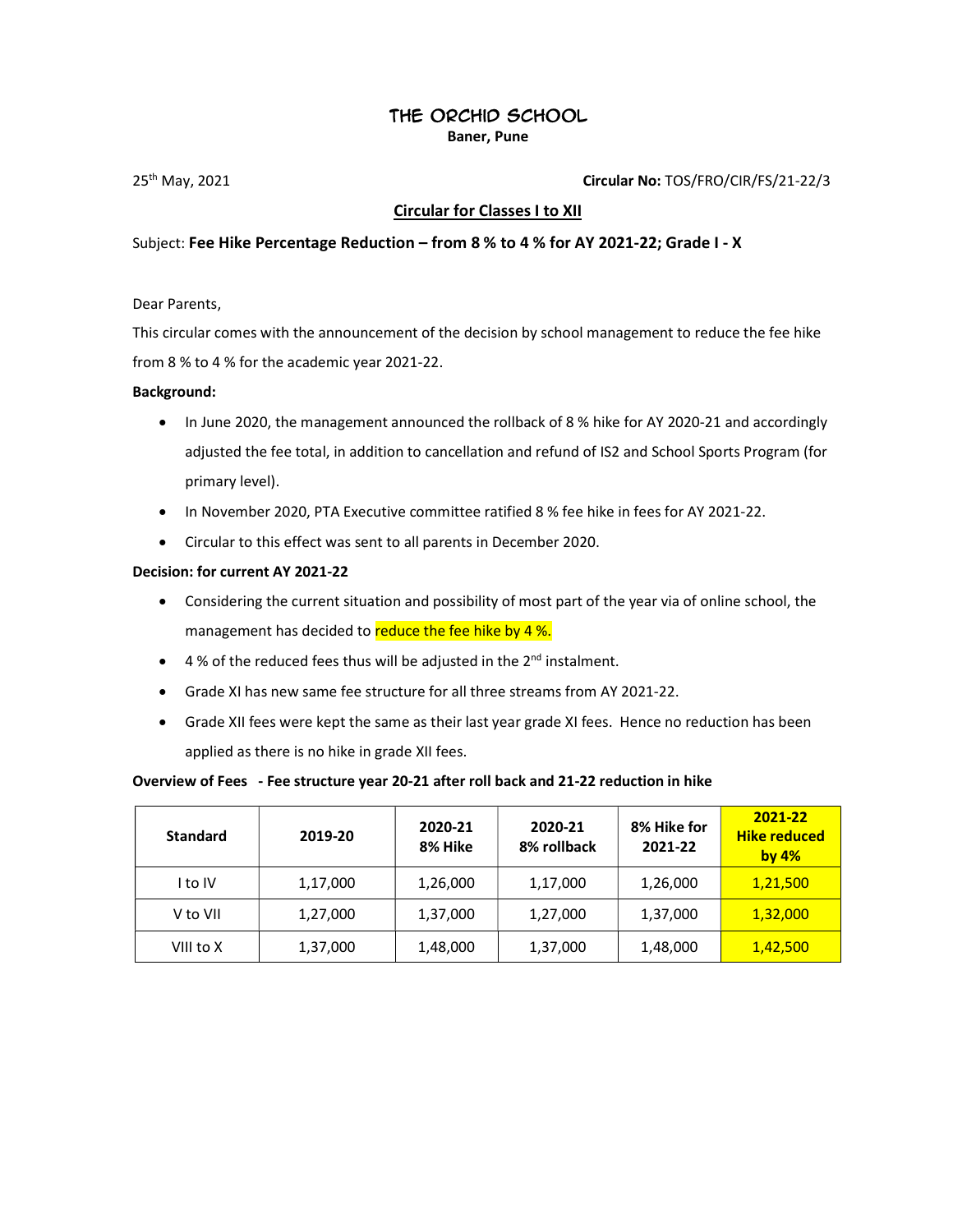We are hereby sharing the details of the instalment before and after reduction in % of hike. You can use this as reference when you view the dashboard.

| <b>Primary, Middle and Secondary School</b> |                 |                                                                |              |                      |                       |                      |
|---------------------------------------------|-----------------|----------------------------------------------------------------|--------------|----------------------|-----------------------|----------------------|
| #                                           | <b>Standard</b> | <b>2021-22 Fees</b><br>after<br><b>Hike reduced</b><br>by $4%$ | Instalment I | <b>Instalment II</b> | <b>Instalment III</b> | <b>Instalment IV</b> |
| 1                                           | I to IV         | 1,21,500                                                       | 50,400       | 20,700               | 25,200                | 25,200               |
| $\mathcal{P}$                               | V to VII        | 1,32,000                                                       | 54,800       | 22,400               | 27,400                | 27,400               |
| 3                                           | VIII to X       | 1,42,500                                                       | 59,200       | 24,100               | 29,600                | 29,600               |

# New Monthly Instalment applying the reduction in the hike by 4%:

\* Applicable only for those who have opted for monthly instalment

\*\* Monthly Instalment has been calculated based on 10 months starting from April 2021. If you are going to opt for monthly instalment from June, please check the table below.

| <b>Standard</b> | <b>Annual Fees</b><br>after 4%<br><b>reduction for</b><br>2021-22 | <b>Monthly Instalment</b><br>Amount<br>(April & May'21)<br>(Fees/Month for 2 months) | Monthly<br>Instalment<br>for June'21 | <b>Monthly Instalment Amount</b><br>$(July'21 - January'22)$<br>(Fees/month for 7 Months) |
|-----------------|-------------------------------------------------------------------|--------------------------------------------------------------------------------------|--------------------------------------|-------------------------------------------------------------------------------------------|
| l to IV         | 1,21,500                                                          | 12,600                                                                               | 12300                                | 12000                                                                                     |
| V to VII        | 1,32,000                                                          | 13,700                                                                               | 13600                                | 13000                                                                                     |
| VIII to X       | 1,42,500                                                          | 14,800                                                                               | 14900                                | 14000                                                                                     |

# For Standard XI and XII since April 2021, there is no change in the fee structure:

| <b>Standard</b>                             | <b>Annual</b><br><b>Fees</b><br>2021-22 | Instalment I | <b>Instalment II</b> | <b>Instalment III</b> | <b>Instalment IV</b> |
|---------------------------------------------|-----------------------------------------|--------------|----------------------|-----------------------|----------------------|
| ΧI<br>(Commerce,<br>Science,<br>Humanities) | 95000                                   | 38,000       | 19,000               | 19,000                | 19,000               |
| XII Commerce                                | 1,00,000                                | 40,000       | 20,000               | 20,000                | 20,000               |
| XII Science                                 | 1,30,500                                | 52,200       | 26,100               | 26,100                | 26,100               |